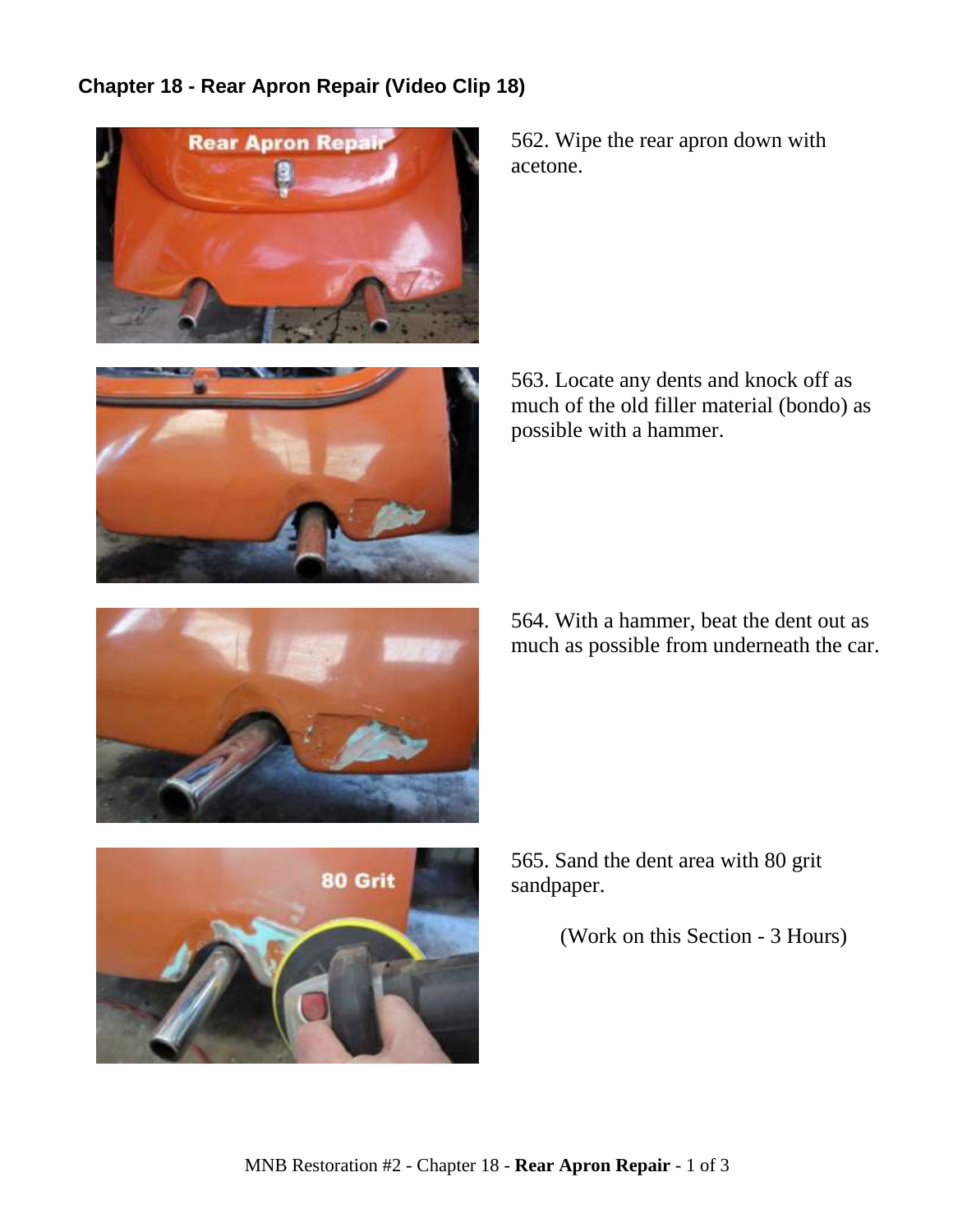





*(Work on this Section - 2 Hours)*

567. The rear apron after the first layer of body filler is applied.

568. The rear apron after a second layer of body filler is applied.



569. Sand the apron with 120 grit sandpaper and prep for a third coat of filler, if needed.